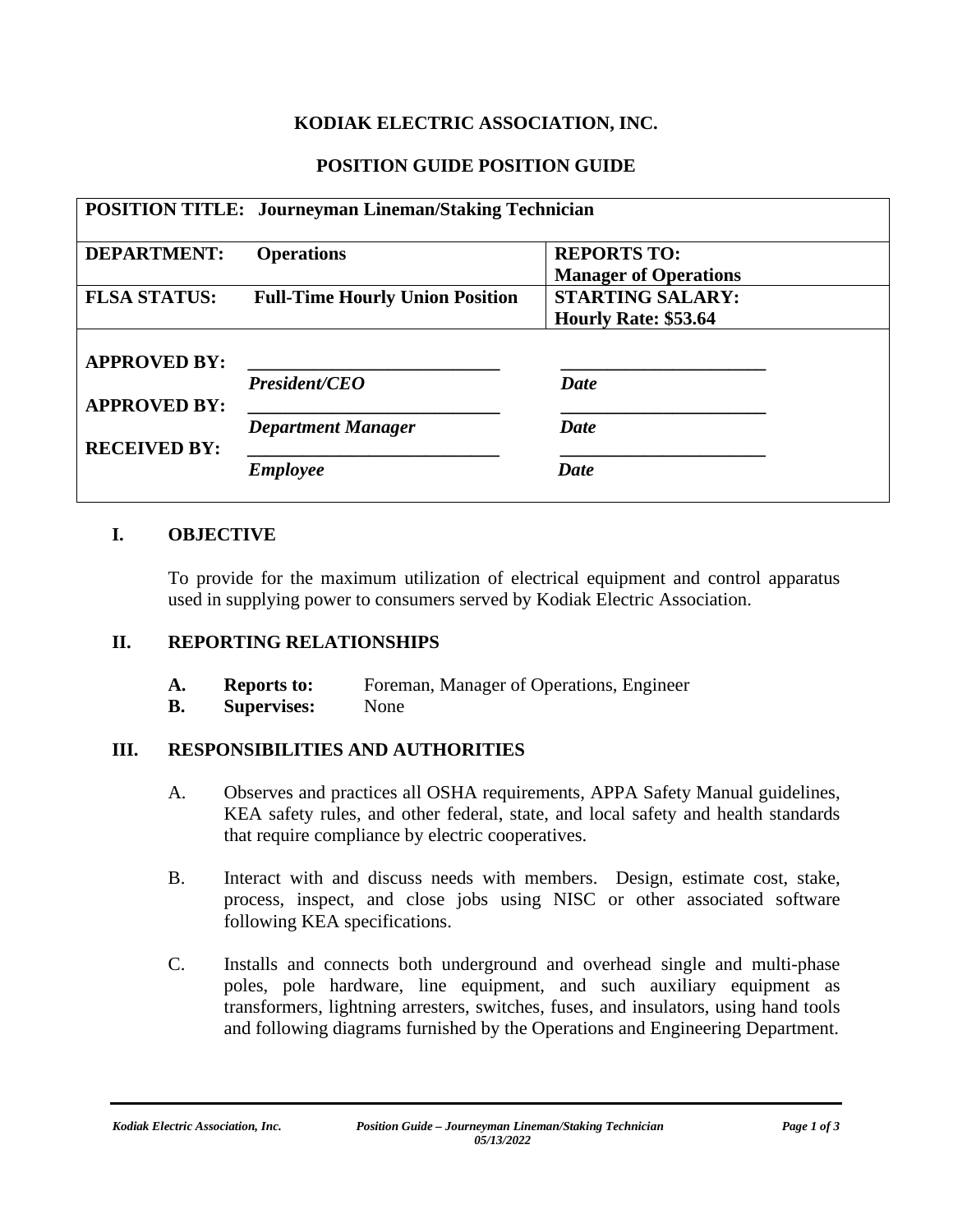- D. Climbs poles or rides in bucket attached to truck mounted boom to install or remove broken or defective conductors, insulators, cross arms, brackets, and other hardware.
- E. Strings and secures new conductors to cross arm insulators and splices or affixes wire to adjoining sections of line to complete circuit.
- F. Opens switches or clamps grounding device to energized equipment or deenergize line or accessories as directed by supervisors.
- G. Operates and maintains (or sees maintained in good working condition) a side variety of assigned equipment, with particular emphasis on correcting conditions which might endanger self or others.
- H. Transfers wires from defective poles to new poles.
- I. Suspends insulated ladders and platforms from pole cross arms and covers energized line with fiber guards to facilitate safe handling of high voltage lines without interrupting service by power shutoff, and uses long insulated poles (hot sticks) fitted with mechanically or hydraulically operated grasping and crimping tools.
- J. Reads maps, specifications, staking sheets, and complex diagrams.
- K. Patrols power lines and repairs applicable situations, or reports situations that require engineering attention or other work forces or equipment.
- L. Trims trees as required to maintain power line clearance.
- M. Services street light systems.
- N. Inspects work after completion to ensure that it has been done properly and in accordance with applicable specifications, codes, and above-average customer expectations.
- O. Maintains working knowledge of the most up-to-date an effective techniques of first aid and respiration, including pole-top rescue and manhole rescue.
- P. Trains and provides guidance to Apprentice Linemen.
- Q. Acts as Foreman or Leadman on temporary assignments.
- R. Serves on a variety of committees on company time such as Standards and Safety.
- S. Such other duties as may be assigned by the Line Crew Foreman, or Manager of Operations.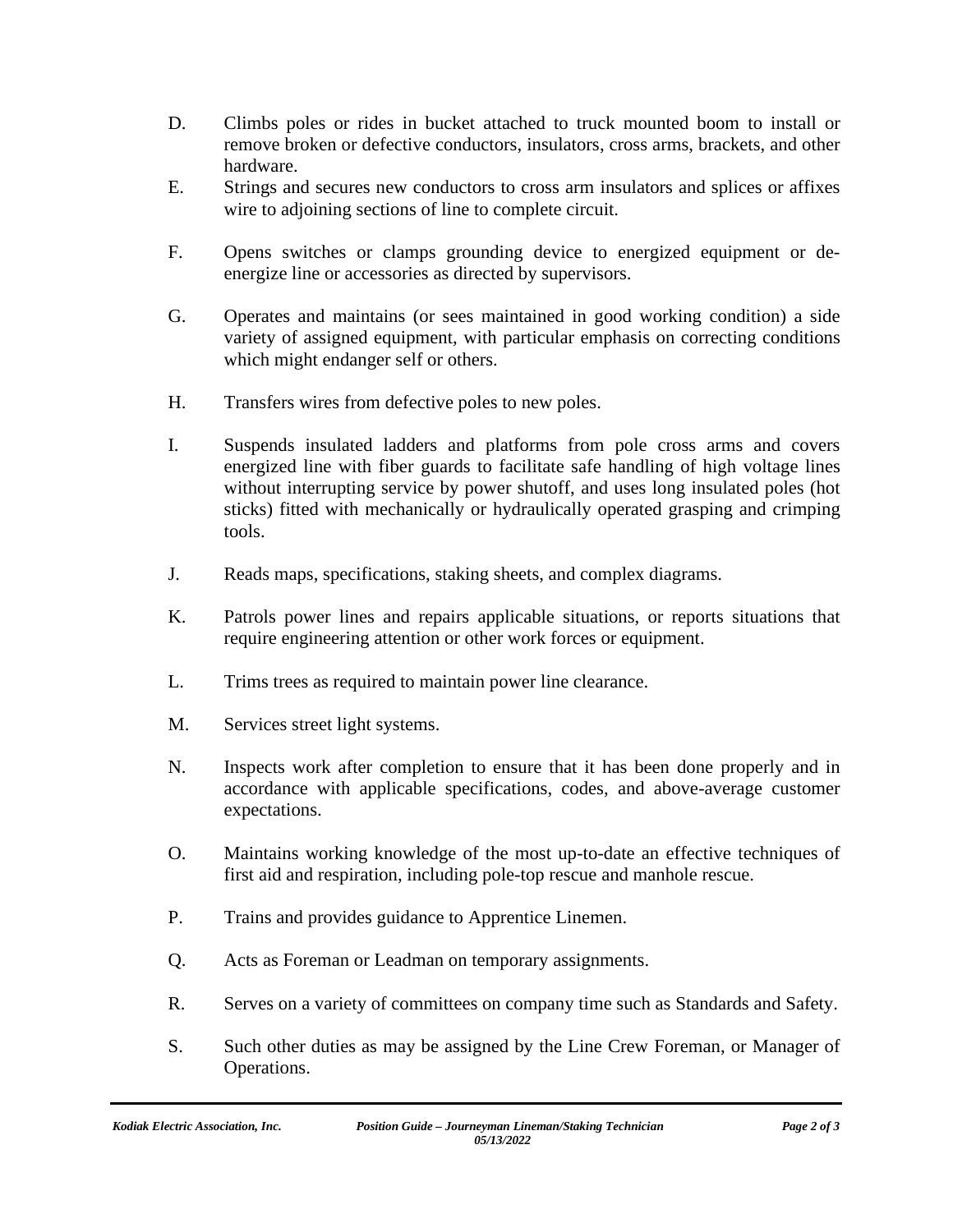T. The above items are not intended to be all-inclusive of the essential functions or requirements of this type of work as they may be subject to change based on the operating necessity of the Association.

# **IV. RELATIONSHIPS**

All employees are required to comply with all provisions outlined in the KEA Policy Manual and the KEA/IBEW Labor Agreement.

### **A. Internal**

- 1. Takes direction from the Line Crew Foreman, Manager of Operations, and Engineer.
- 2. Keeps Foreman or Lead informed on job assignments and actions, and obtains necessary approvals, information, and guidance.
- 3. Works cooperatively and courteously with fellow employees, supervisors, and the general public to accomplish jobs efficiently and safely.

### **B. External**

- 1. Maintains good member relations by providing prompt, courteous, and professional work. Promotes good relationships, participates in community activities, and develops increased understanding an acceptance of the cooperative.
- 2. Stays informed of trends and developments, and standard products and construction techniques in the industry, and maintains membership in professional organization(s) or registration as applicable.

*Disclaimer Statement:* This position guide has been written to reflect management's assignment of essential functions, and does not constitute a written or implied contract of employment. It does not prescribe or restrict the tasks that may be assigned. KEA reserves the right to revise or change job duties and responsibilities. All requirements are subject to possible modification to reasonably accommodate individuals with a disability. *Note: The Position Specification document is a separate document from this Position Guide but has been attached to this document for ease in reading.*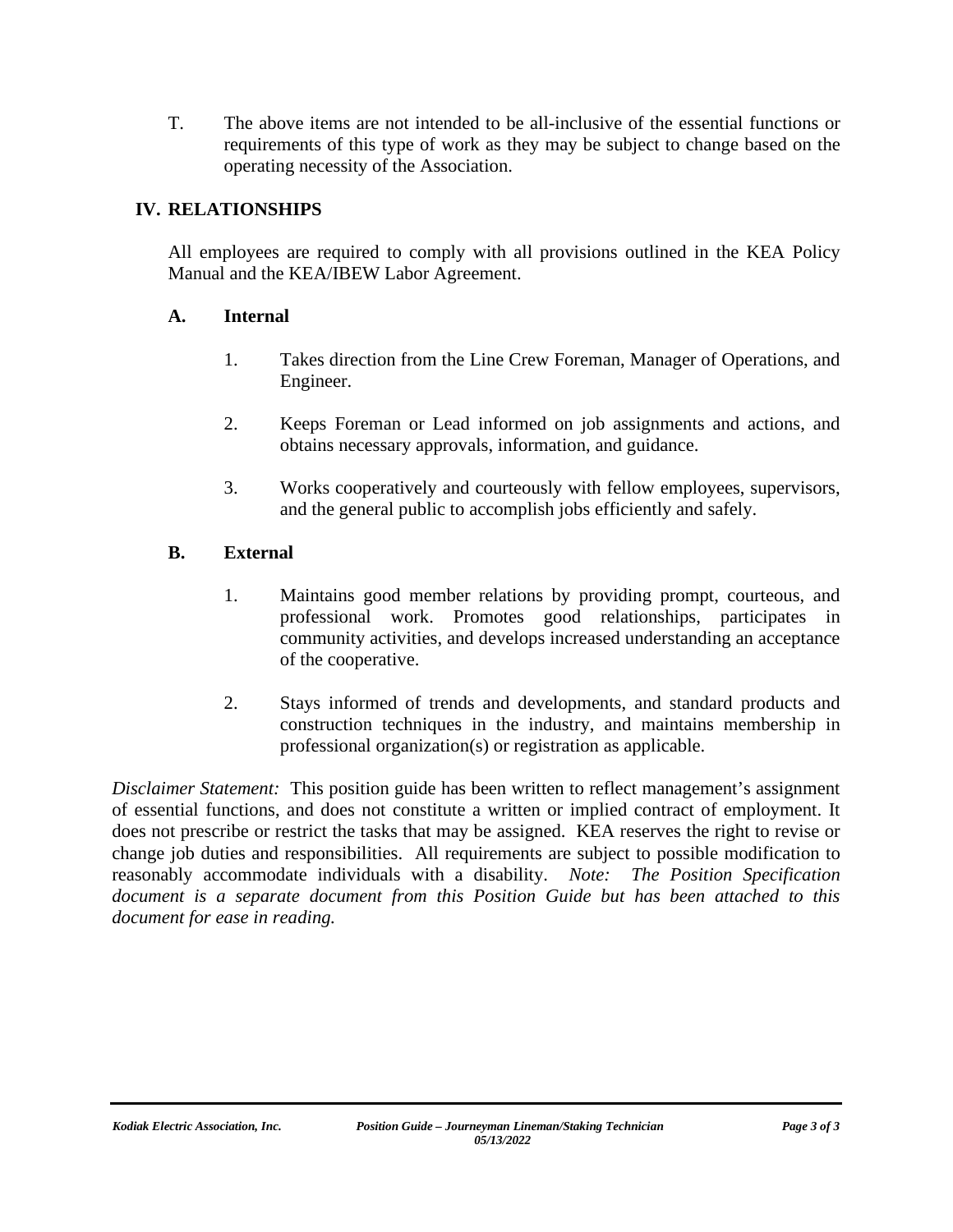## **KODIAK ELECTRIC ASSOCIATION, INC.**

# **POSITION SPECIFICATIONS**

## **POSITION TITLE: JOURNEYMAN LINEMAN / STAKING TECHNICIAN**

### **I. EDUCATION/EXPERIENCE**

- A. Must have or be able to obtain a current Journeyman Power Lineman Certificate of Fitness from the State of Alaska Division of Labor Standards and Safety.
- B. Must have the equivalent of formal post secondary education in electrical theory or four or more years of formal apprenticeship training. Hiring preference will be given to those candidates with a high school diploma and who have completed a JATC apprenticeship. High school diploma or equivalent required.
- C. Must have a valid class A CDL Alaska Drivers License with air brake endorsement, or be able to obtain the license within 90 days. Driving record must be acceptable and insurable by KEA's insurance carrier. An annual consent for a release of driving record is required.
- D. Hiring preference **may** be given to those candidates with experience in the construction and maintenance of RUS-related distribution systems.
- E. Hiring preference **may** be given to applicants who have had the 40-hour hazardous materials training.
- F. Hiring preference **may** be given to applicants with the following certificates: valid first aid card and valid CPR card.

### **II. SKILLS, ABILITIES AND KNOWLEDGE**

- A. Must be able to:
	- 1. Perform the duties of this position in a safe and efficient manner.
	- 2. Operate computers at a proficient level with a variety of software.
	- 3. Read blueprints or drawings of the items to be made or repaired.
	- 4. Picture what the finished product will look like.
	- 5. Measure, cut, or otherwise work on materials or objects with great precision and skillfully use a wide variety of hand tools and machines.
	- 6. Accept responsibility for the accuracy of the work as it is turned out.
	- 7. Complete time cards, reports, data tickets, logs, or similar paperwork following prescribed formats as explained by journeyman.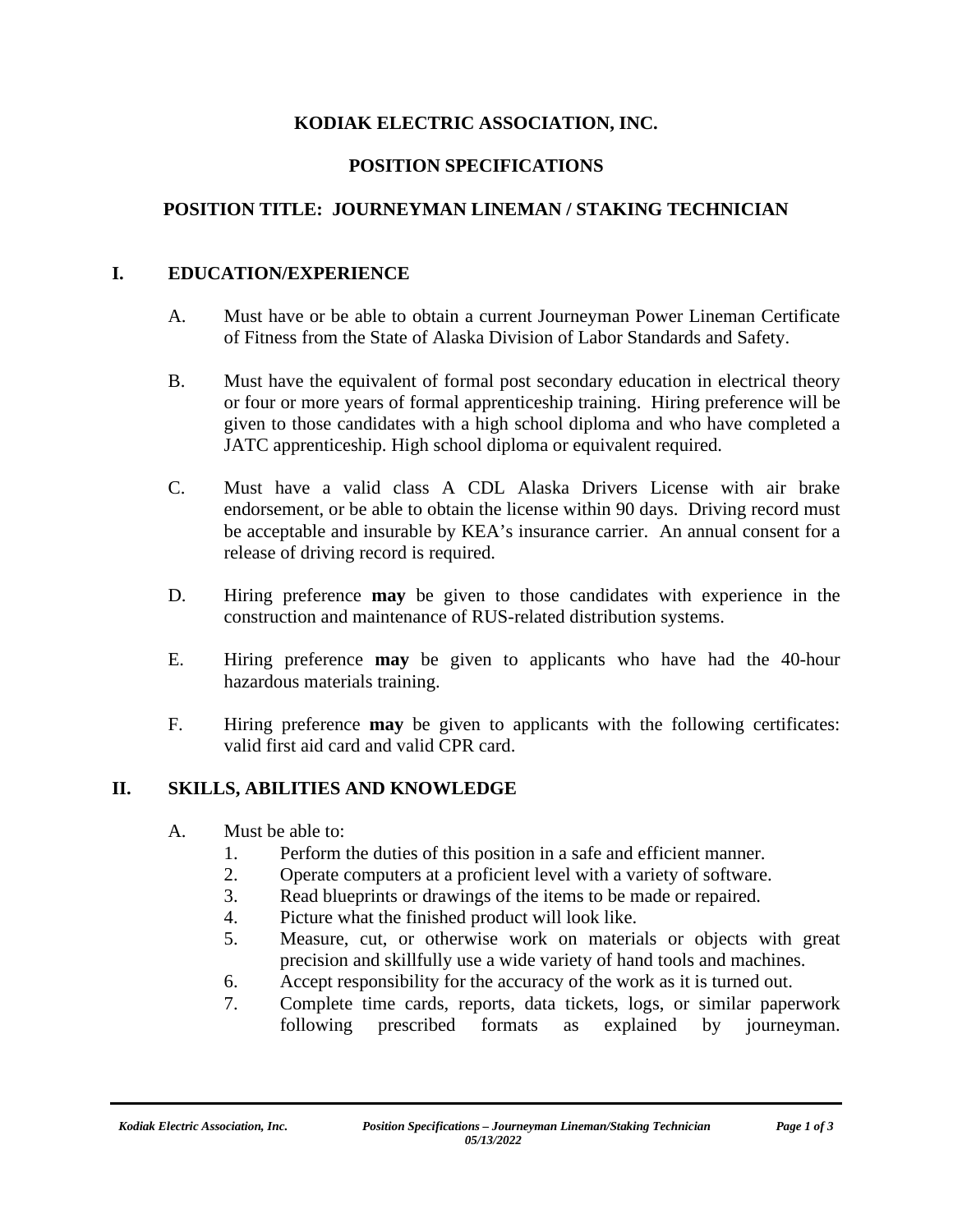- B. Must have mathematical development sufficient to be able to use practical applications of fractions, percentages, ratios, or other math skills normally required in electrical theory or general line work.
- C. Must have developed language skills to be able to read newspapers, periodicals, journals, and manuals, and to courteously, consistently, and accurately communicate with customers and fellow employees and supervisors.

## **III. OPERATING GUIDELINES**

Demonstrates high-level skill in the performance of his/her trade or profession. Understands how the business works and stays current with the changes occurring in both the industry and the personal job. Visibly demonstrates commitment to continual improvement in processes and selfdevelopment. Demonstrates an ability to look at the "big picture" for processes rather than an individual task. Understands the costs to do business and views self as a resource in controlling business costs by working efficiently and using cost effective materials and equipment. Understands that value and safety are important aspects of the business. Is a team player working to make the cooperative responsive, proactive, and of value to the community.

## **IV. WORKING CONDITIONS**

- A. Physical Effort and Dexterity
	- 1. Frequent physical activity and heavy work. Requires sitting, standing, walking, climbing stairs and ladders, balancing, stooping, kneeling, crouching, crawling, reaching, handling, fingering, feeling, hearing, seeing, talking, and understanding. Must have full use of hands.
	- 2. Requires walking and carrying of equipment and materials over uneven ground and obstacles in right-of-ways under a wide variety of conditions.
	- 3. Requires exerting 50 to 100 pounds of force frequently, and/or 10 to 20 pounds of force constantly to move object. Requires lifting 100 pounds maximum with frequent lifting and/or carrying of objects weighing up to 50 pounds.
	- 4. Requires ability to hear malfunctioning equipment and radios.
	- 5. Requires ability to see and recognize equipment problems, and meter reading.
	- 6. Requires ability to operate a wide variety of large and small trucks, tensioner, puller, digger derrick and other special equipment.